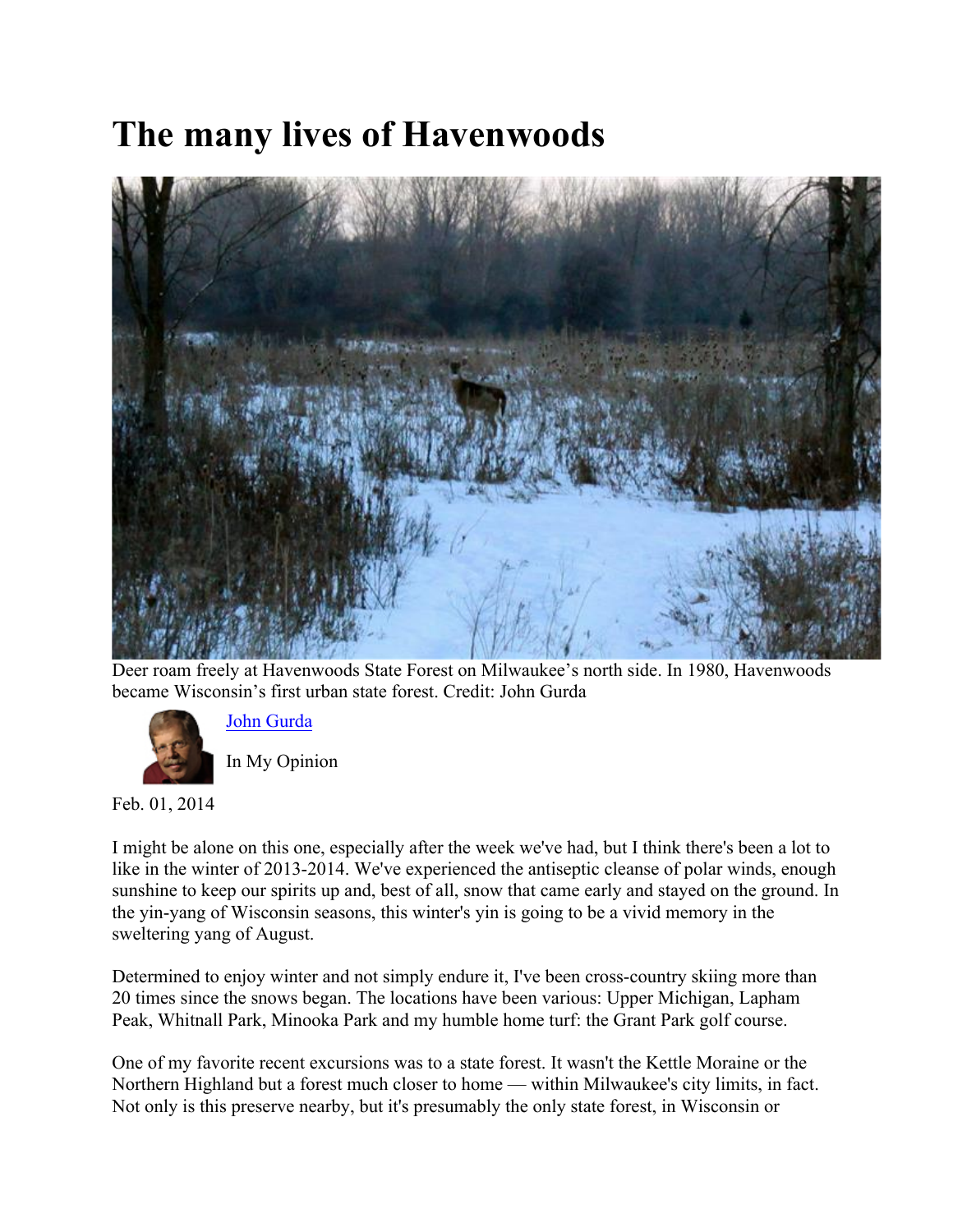anywhere else, that has been agricultural land, a county penal institution, a military prison, a missile base and a dump before going back to nature.

I refer to Havenwoods State Forest, 237 acres of grassland and woodland just northwest of W. Silver Spring Drive and N. Sherman Blvd. For such a large piece of land — nearly the size of Lake and Washington Parks combined — its front door is surprisingly hard to find, but if you go north on Sherman Blvd. to W. Douglas Ave. and turn left, you'll find yourself at the entrance.

Havenwoods began, like most of Milwaukee County, as a forest that became farmland in the mid-1800s. Located in the old Town of Granville, it attracted immigrants, many of them Germans, who grew wheat, vegetables and livestock for the Milwaukee market.

The rural period ended in the early 1900s, when Milwaukee County began to eye the property for its new House of Correction. The original institution had been a south side landmark since 1866, filling a triangular piece of land that bordered what is now Kosciuszko Public School on W. Windlake Ave. By 1900, the facility was so overcrowded and underequipped that it had become a source of scandal.

When the new and improved House of Correction opened on the Granville site in 1917, its focus was the "safekeeping, reformation and employment" of up to 1,000 inmates. Most were shorttermers, serving 30 days or less, typically for alcohol-related crimes that ranged from drunk and disorderly conduct to "running a still." Others were in for such antique offenses as sodomy, fornication and carrying liquor on a train.

The number of prisoners peaked at 1,439 in 1932, when the House was loaded with Prohibition violators. Cots filled the chapel and lined the dormitory halls, but the biggest bootleggers were said to live nearly as well as they had on the outside.

Every prisoner (including the handful of women serving time) was assigned a job. Some worked in an on-site chair factory, whose products were sold under the Granville Furniture Co. trade name. (The "company" made no mention of convict labor in its sales materials.) A larger number worked on the prison farm, which covered most of the property's 420 acres. Hardened urbanites became farmhands, tending a herd of registered Holsteins, collecting eggs from a flock of 1,500 chickens, harvesting fruit from a sizable orchard and processing tons of vegetables.

The yield for the 1939 canning season totaled 14,633 gallons, including 5,534 of tomatoes, 1,508 of dilled peppers and 950 of sauerkraut. The dairy herd's 1944 output was converted to 25,000 pounds of butter, most of which went to other county institutions.

Major crops and minor criminals kept the House of Correction busy for nearly 30 years, but World War II opened a new chapter in the institution's history. As able-bodied men (and thousands of able-bodied women) either went to war or went to work in defense plants, the prison population plummeted to fewer than 200, but the facility was hardly idle.

In 1941, a few weeks after Pearl Harbor, the federal government leased the women's barracks for the internment of "enemy aliens" whose only crime, in most cases, was the fact that they had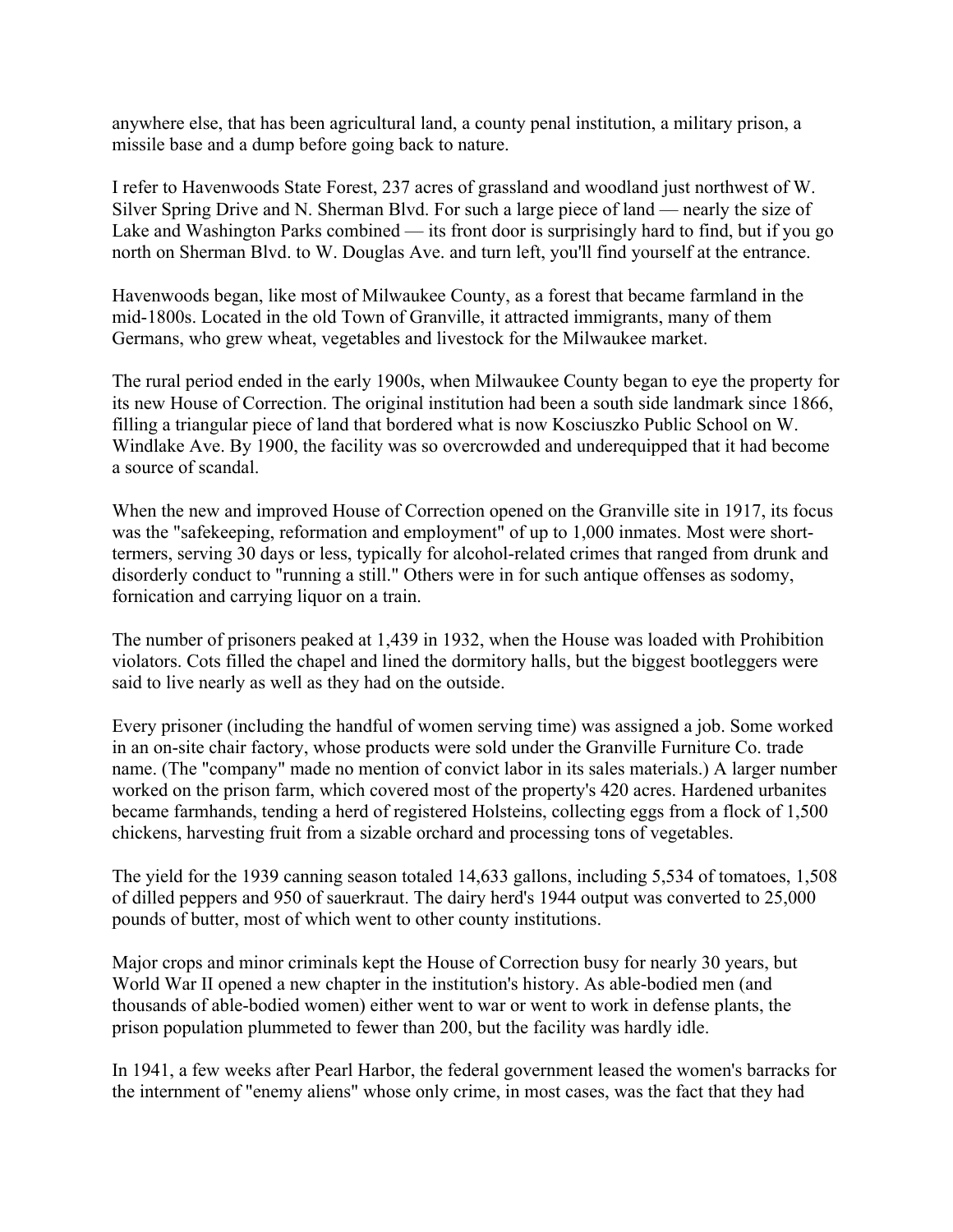been born in Germany. It was not only Japanese-Americans who were persecuted for having the wrong last names.

The internees left within months, and they were followed later in the conflict by the real thing: German prisoners of war. There were never as many POWs in Granville as there were at the main camp at Mitchell Field, but they must have been surprised when nearby residents approached the fence to converse with them in their native tongue.

Milwaukee County's title to the land was extinguished entirely in 1945, when the U.S. Army, over the county's objections, seized the property for use as a "disciplinary barracks" — a military jail, in other words. The House of Correction moved again, this time to Franklin, and the Army repurposed old buildings and put up new ones to create Milwaukee's own "Little Leavenworth," where deserters, mutineers and the chronically disobedient were sent for punishment and rehabilitation.

The last court-martialed GI left in 1950, but the Army was not through with the old House of Correction just yet. Part of the land was used for military training — an Army Reserve Center still occupies the western portion of the site — and the northern edge housed a Nike anti-aircraft missile base, one of eight designed to keep the Milwaukee area safe from a Soviet airstrike. Long-range missiles rendered the facility obsolete in short order. The Nike site was closed in 1963, and the land that became Havenwoods was, in essence, abandoned.

It was until 1967 that the federal government began to declare the site surplus property. The announcement touched off a flurry of competing proposals from various public bodies and nonprofit groups. Their ideas included an industrial land bank, housing for seniors, a technical college campus, an incinerator, a postal facility and even a comprehensive "new town in town."

As the discussions dragged on, the property was increasingly vulnerable. Vandals trashed the old prison buildings, a contingent of homeless families occupied a portion of the Army barracks, legal and illegal dumping went on day and night and young people discovered the site's potential for drag racing and partying.

It was during these "wild years," as Havenwoods staff members describe them, that an alternative vision emerged. A citizens task force suggested turning the land into an "open space and natural area" for the benefit of local residents and visitors alike. The property had already had more lives than a cat. Now it was coming full circle as Havenwoods — a Custer High School student's winning entry in a naming contest.

Progress was slow until state officials began to take an interest. In 1980, after a protracted round of deal-making, Havenwoods became Wisconsin's first urban state forest. The detritus of the previous 70 years was cleared off, and, season by season, the property was returned to a state of nature. In 1986, an environmental education center was built practically on the foundations of the original prison buildings. It has endured as a resource for anyone who wants to know the story of the land and the story of the earth.